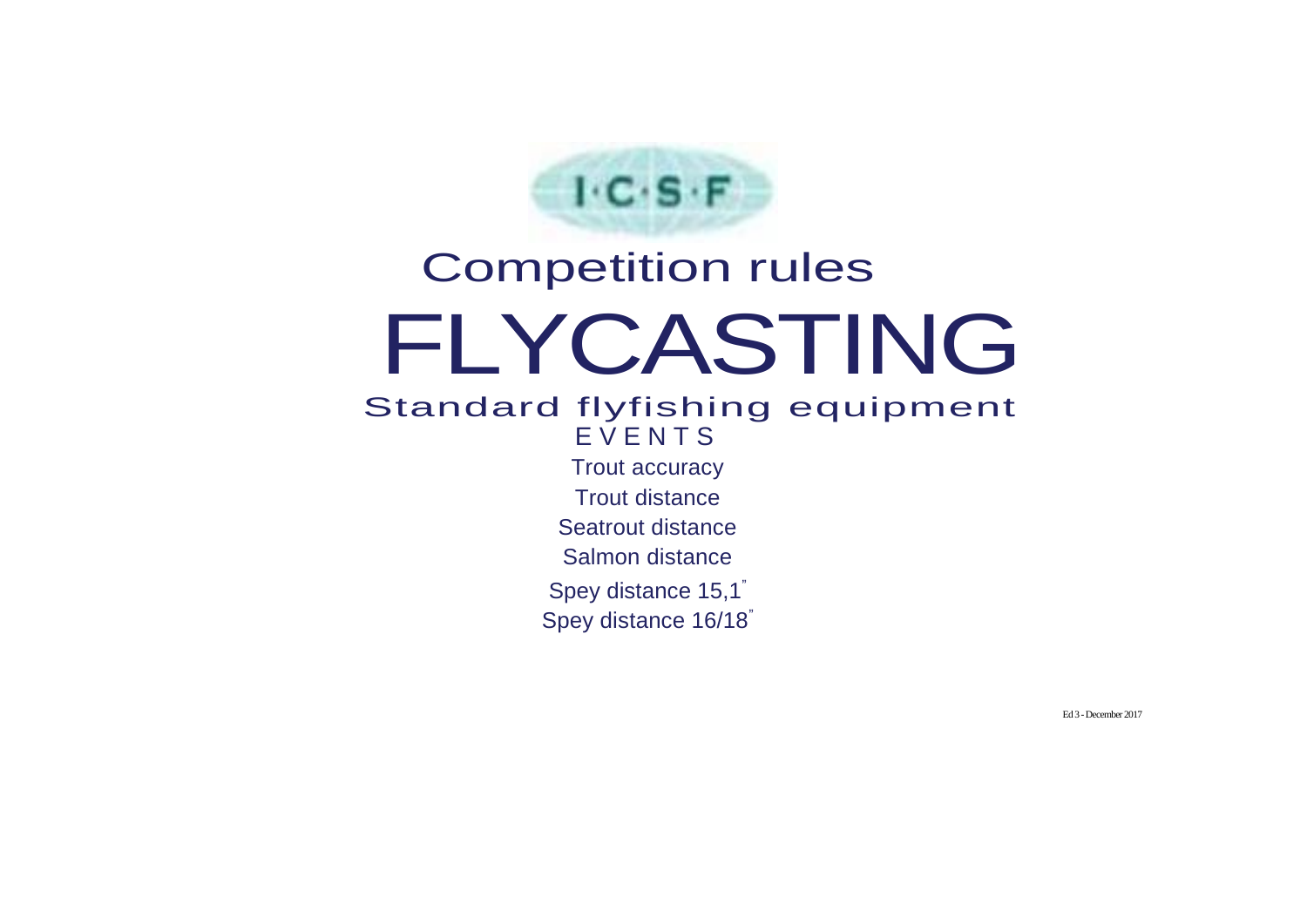## **1. General rules**

#### **The following applies for all events:**

**1. Starting order**: The starting order is to be drawn.

**2.Finals:** The six best contestants from the qualification rounds are going to the finals. The starting order in the finals are determined by the results in the qualification round (reversed order): The contestant with the 6th. best place in the qualification round starts as no. 1 in the finals, while the contestant with the best result from the qualification round starts as no. 6 in the finals. Arranging finals requires minimum 15 participants.

**3.Cast offs:** If there is a tie on 6th. place in qualification round or on 1st.-3rd. place in the finals, the involved casters will meet in cast-off. If finals are not being arranged, there will be no cast-offs for 6th. place.

**4.Assistance**: The contestants can receive assistance from only one person at a time(change flies, unsolving knots etc.). It is allowed to guide/ give comments of casting techniques, but not in accuracy regarding hits or misses.

**5. Timing:** The contestants are not allowed to alter ate their equipment when time is running (except for fly and leader). If there are any breakage on the equipment (other than fly or leader), the time will be stopped, until the broken parts are replaced. A valid cast must be delivered within the time limit.

**6.Courts:** When the organizers have built lanes in both directions for distance casting, and it is possible to select the track direction, the caster must choose direction at least one minute before the previous caster has finished his casting. If there are two lanes in both directions, athletes must agree among themselves which direction to cast. If they fail to agree, they must cast the same direction as the previous pair.

When having two courts, the casters have half the time in each court, changing after half time. They will have 30 seconds to change. Time stops between the two rounds.

**7.Jury**: The Jury consists of 3 persons, who; a) treats received protests; b) treats violation of rules and decide possible sanctions;

c) in consultation with the organizer make decisions regarding technical execution of the events.

**8.Protest**: Protest must be forwarded in written form to the jury no later than 30 minutes after the results from the event in matter has been announced.

**9.Doping**: All participants are obliged to follow the doping rules set by the doping bureau WADA of the International Olympic Committee (IOC).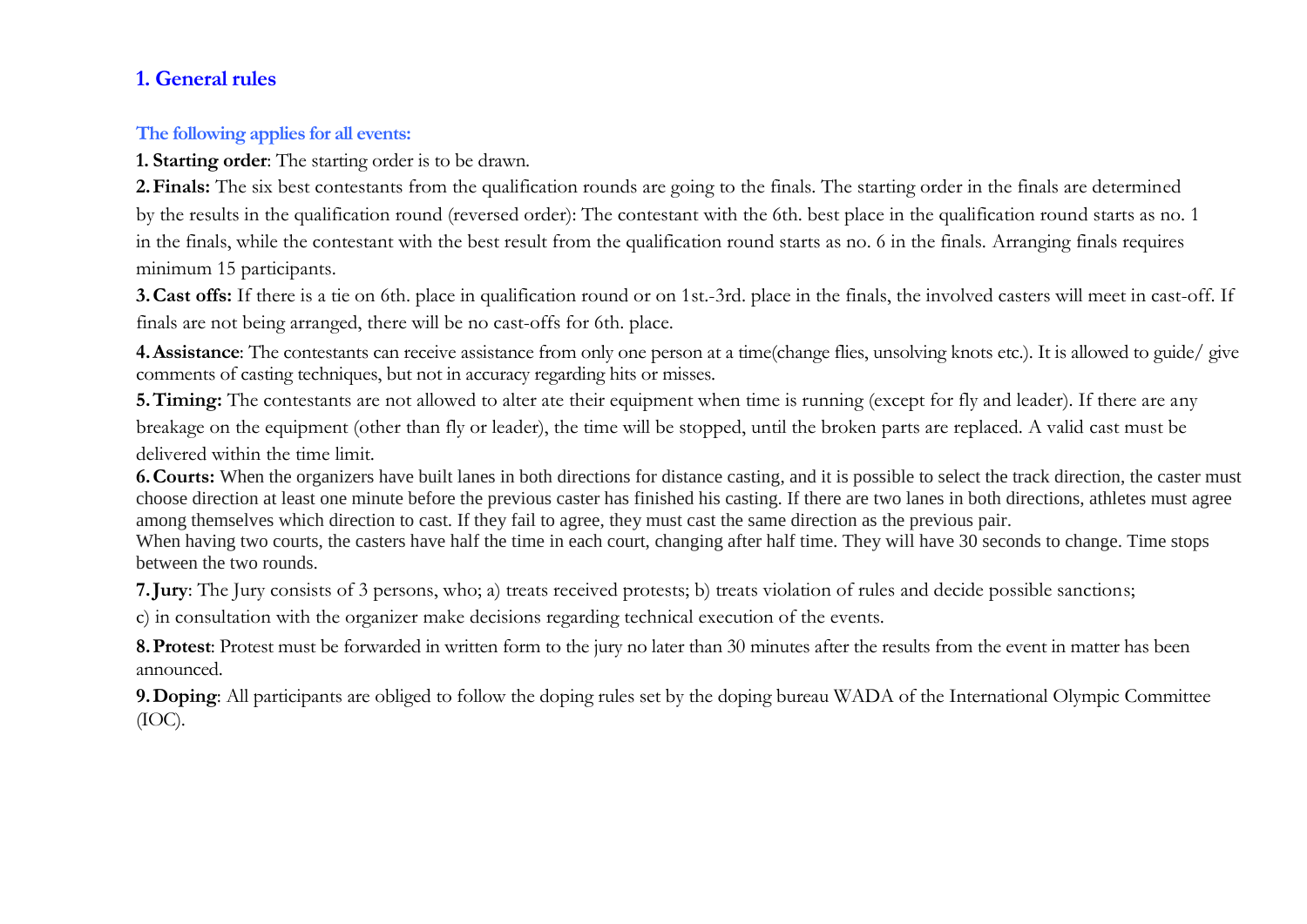# **2. World Championship**

#### **The following applies for World Championship:**

**1. Participation:** All national organizations under ICSF/CIPS may take part in the World Championship. Bach nation can participate with maximum 8 casters in each event. Arranging an event requires minimum 10 participants in total, from minimum 3 nations (per class).

**2.Classes:** Four classes divided by gender: a) men, b) women, c) veteran men and d) veteran women

# **3. Trout accuracy**

#### **Equipment**

**1. Rod:** Fly rod of any brand or AFTM class, maximum length 275.5 cm. including production deviation (9 ft. = 274.3 cm).

**2.Fly line:** Scientific Anglers Mastery Expert Distance Competition WF5F (orange, 120 ft.). The line is not to be modified in any way, except from cutting the loops in front and back. The line must be lasermarked from producer.

**3.Leader:** Monofilament, minimum length 2.5 meters. Tippet of minimum length 40 cm. and maximum diameter of 0.30 mm.

**4.Fly:** Supplied by organizer (fly with hook removed).

#### **The event**

**5.Court:** 4 targets, each consisting of 3 circular rings with diameters of 60-120-180 cm. The targets are to be placed randomly between 8 and 15 meters from the stand (measured from the front and of the stand to the center of the individual targets). The distance between the stand and the targets will be reset between the qualification rounds and the finals. The stand is marked and measures 1.2 m. x 1.2 m.

**6.Casting sequence:** From left to right 1, 2, 3, 4 \* 4, a total of 16 cast.

**7.Type of cast:** Overhead cast is the only type of cast allowed. Adjusting the length of the line outside the top ring can only be done while false casting. When starting, the caster must hold the fly in hand, and the length of the fly line outside the top ring cannot exceed the length of the rod. **8.Time limit:** 5 minutes

**9.Results:** A hit is recorded if the fly hits within or on the ring itself. A hit on or within the center ring is awarded with five (5) points, a hit on or within the middle ring is awarded with three (3) points, and a hit on or within the outer ring is awarded with one (1) point. If the fly, leader or line strikes the surface while false casting, the cast is regarded invalid (0 points), and the caster must continue to the next target. If two or more contestants achieves same result, the elapsed time will decide their rankings.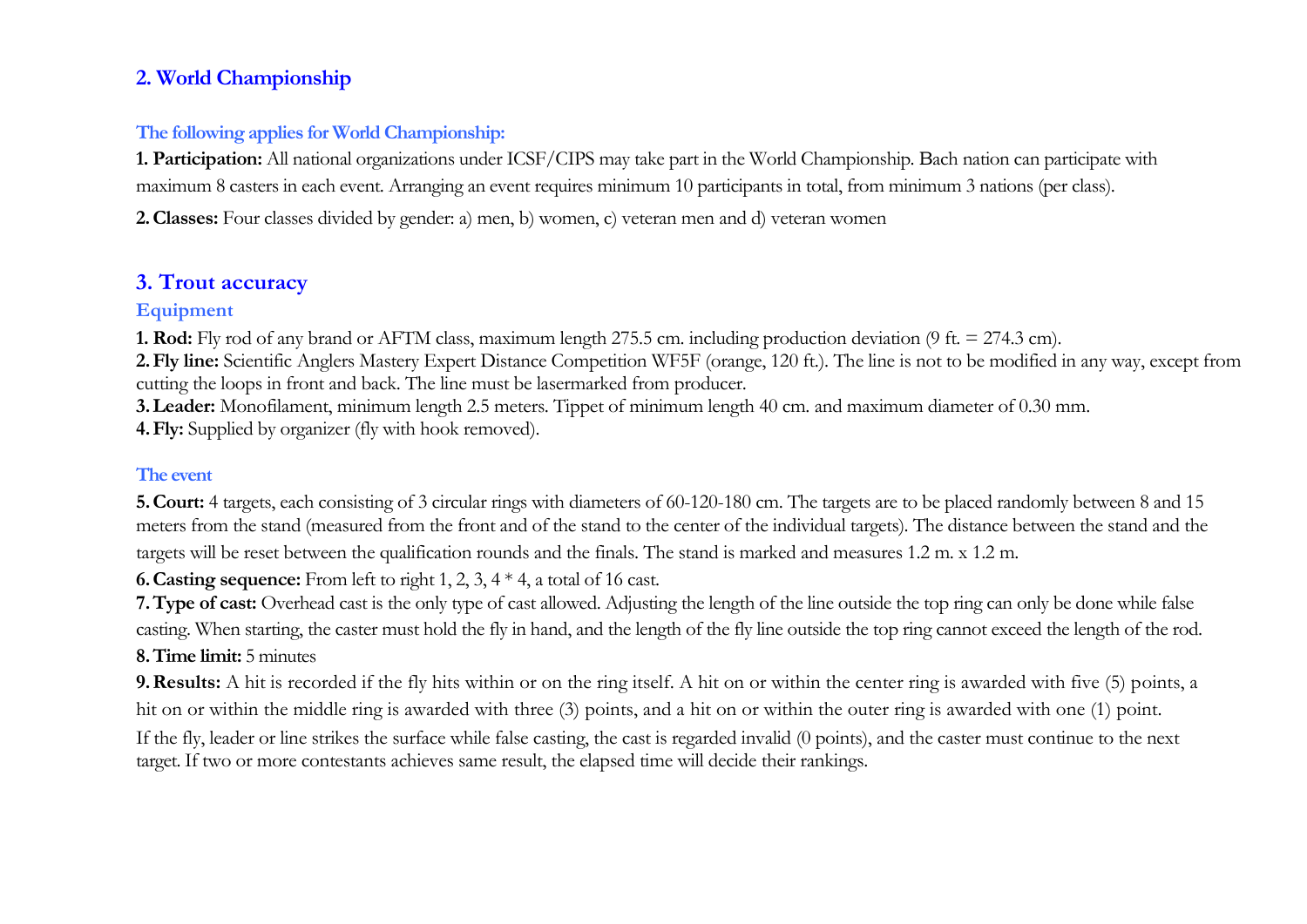**Drawings for the courts for Trout accuracy.**



 **Stand**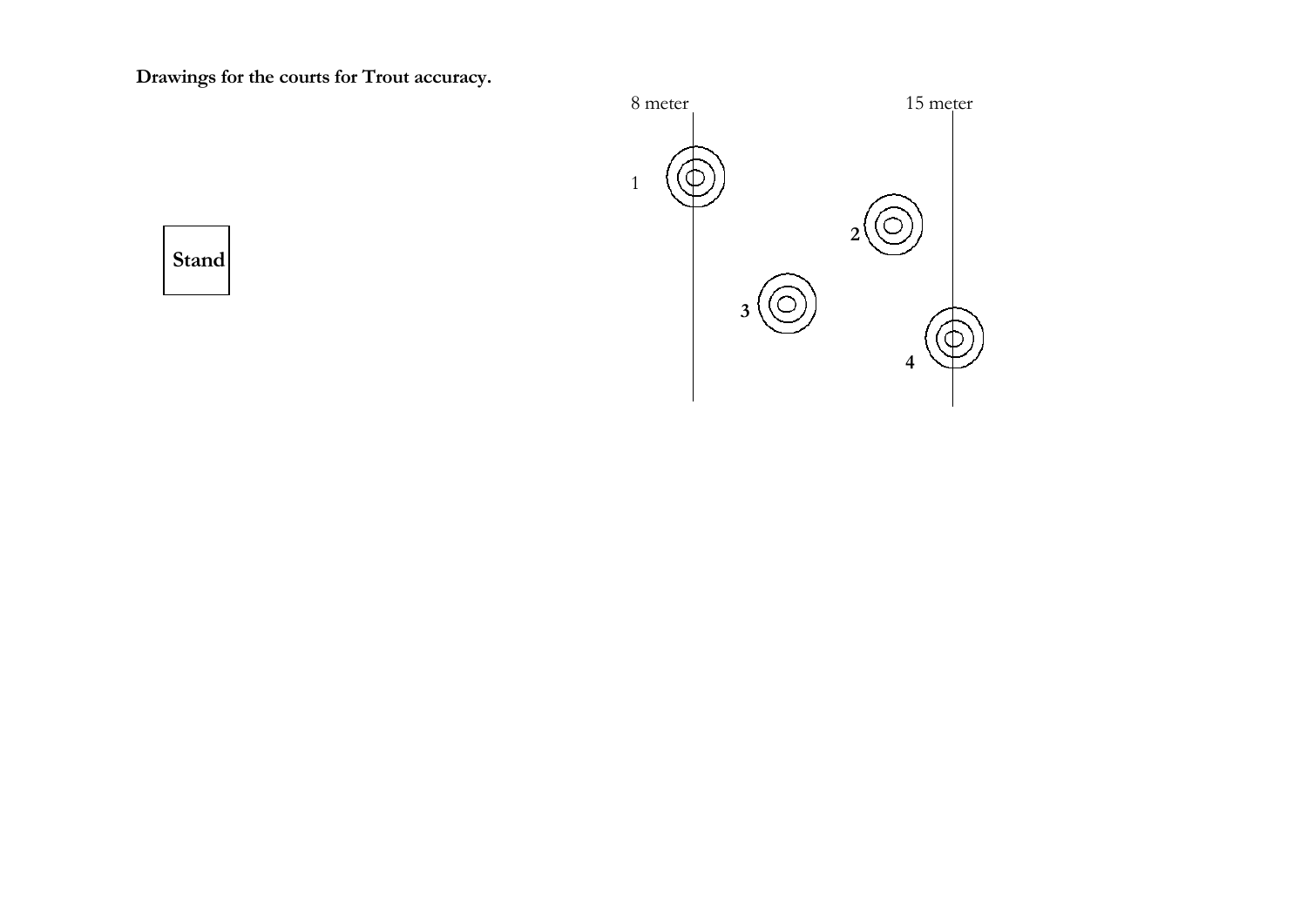## **4. Trout distance**

## **Equipment**

**1. Rod**: Fly rod of any brand or AFTM class, maximum length 275.5 cm. including production deviation (9 ft. = 274.3 cm).

**10. 2. Fly line:** Scientific Anglers mastery expert distance competition WF5F (orange, 120 ft.). The line is not to be modified in any way, except from cutting the loops in front and back. The line must be lasermarked from producer.

**3.Leader:** Monofilament, maximum length 3 meters. Tippet diameter unrestricted.

**4.Fly:** Supplied by organizer (yarn/wool).

## **The event**

**5.Court:** A valid cast must be delivered from the stand and in-between parallel sector lines. The sectors have a width between 5-10 meters and a minimum length of 50 meters. The width of the stand equals the width of the sector.

**6.Time limit:** 4 minutts.

**7.Results:** The casts are measured from the stand to the fly, and to the nearest half a meter. The longest cast delivered within the time limit will define the contestants' results. If two or more contestants achieves the same distance, the second longest casts will decide their rankings.

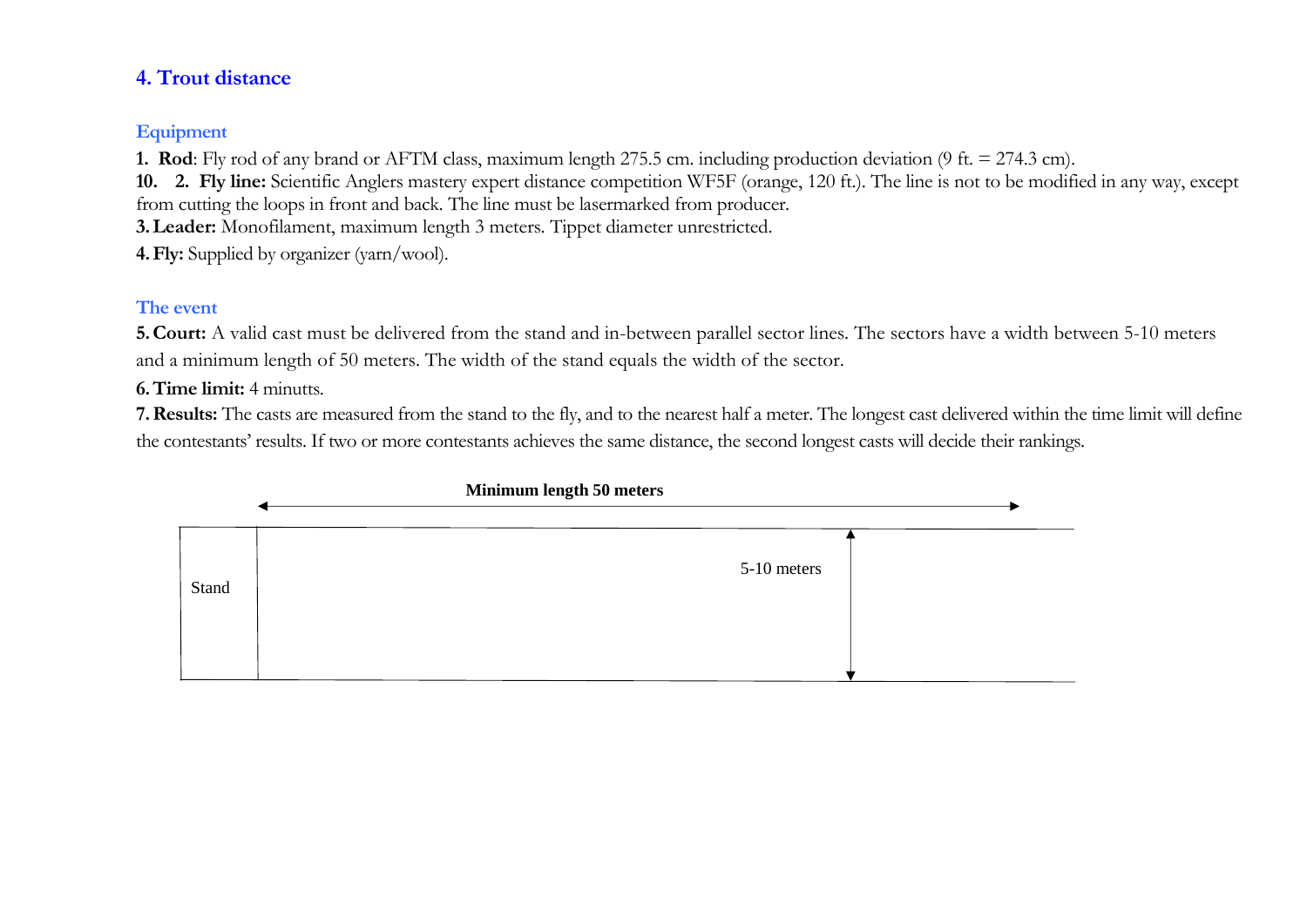#### **5. Seatrout distance**

#### **Equipment**

- **1. Rod:** Fly rod of any brand or AFTM class, maximum length 306 cm. including production deviation (10 ft. = 304.8 cm).
- **2. Fly line:** Floating synthetic fly line. Maximum head weight 27 grams. Front taper, tip of line and any part of rear taper with diameter exceeding 1 mm. (.039 in.) is included in head weight. Maximum allowed diameter of any part of the fly line is 2 mm. (.079 in).
- **3. Running line:** Diameter between 0.35 mm 1 mm. (.014 .039 in.). Any part exceeding 1 mm. will be included in head weight.
- **4. Leader:** Monofilament, maximum length 3 meters. Tippet diameter unrestricted.
- **5. Fly:** Supplied by organizer (yarn/wool).

# **The event**

**6. Court:** A valid cast must be delivered from the stand and in-between parallel sector lines. The sectors have a width between 5- 10 meters and a minimum length of 60 meters. The width of the stand equals the width of the sector.

**7. Time limit:** 4 minutts.

8. **Results:** The casts are measured from the stand to the fly, and to the nearest half a meter. The longest cast delivered within the time limit will define the contestant's results. If two or more contestants achieves the same distance, the second longest casts will decide their rankings.

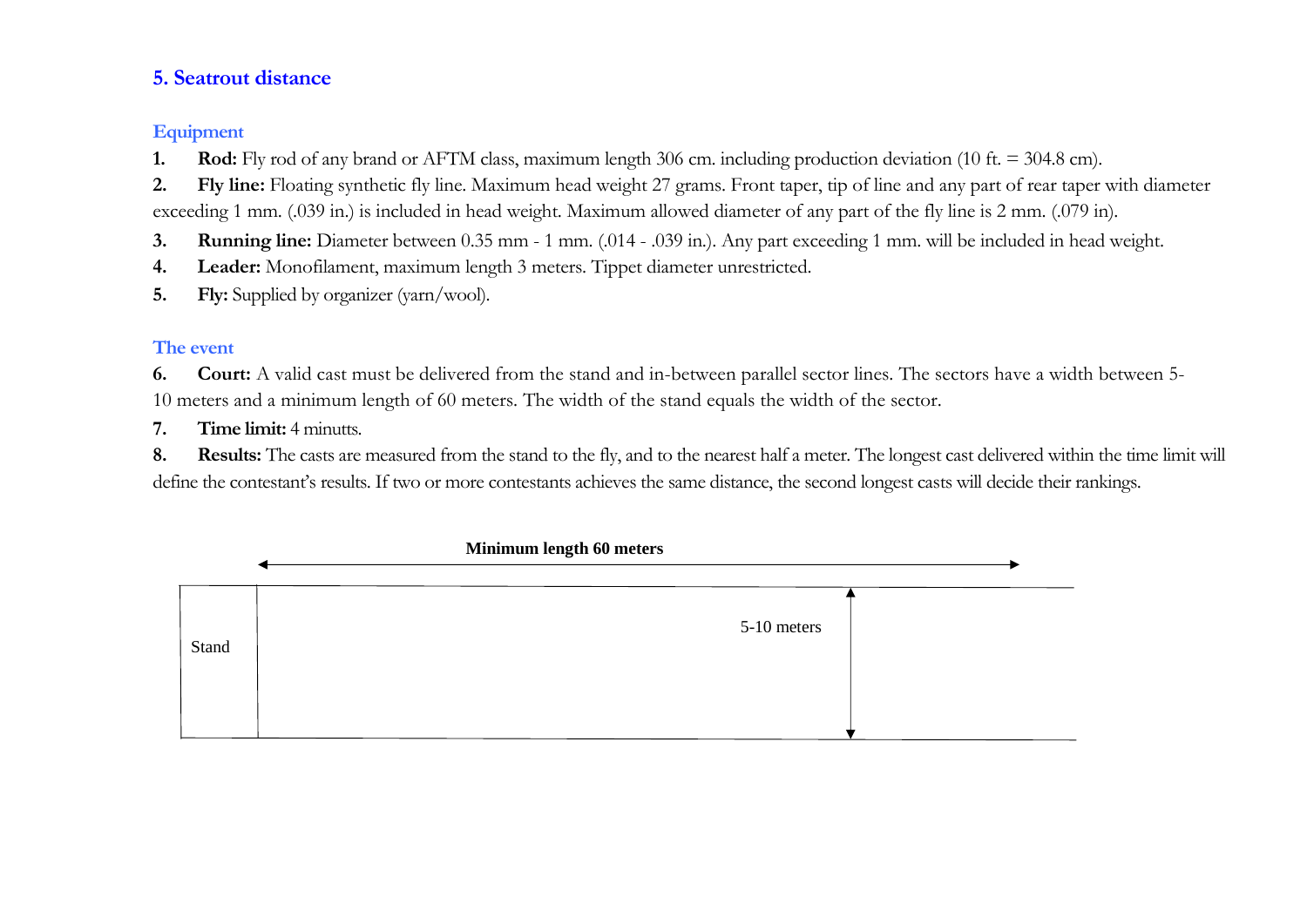#### **6. Salmon distance**

#### **Equipment**

- **1. Rod:** Fly rod of any make or AFTM class, maximum length 460 cm. including production deviation (15 ft. = 457.20 cm).
- **2. Fly line**: Floating synthetic fly line. Maximum head weight 55 grams. Front taper, tip of line and any part of rear taper with diameter exceeding 1.1 mm. ( .043 in.) is included in head weight. Maximum allowed diameter of any part of the fly line is 3 mm. ( .118 in).
- **3. Running line:** Diameter between 0.35 mm 1.1 mm. ( .014 .043 in.). Any part exceeding 1.1 mm. will be included in head weight.
- **4. Leader:** Monofilament, maximum length 5 meters. Tippet diameter unrestricted.
- **5. Fly:** Supplied by organizer (yarn/wool).

# **The event**

**6. Court:** A valid cast must be delivered from the stand and in-between parallel sector lines. The sectors have a width between 5- 10 meters and a minimum length of 70 meters. The width of the stand equals the width of the sector.

**7. Time limit:** 5 minutts.

8. **Results:** The casts are measured from the stand to the fly, and to the nearest half a meter. The longest cast delivered within the time limit will define the contestant's results. If two or more contestants achieves the same distance, the second longest casts will decide their rankings.

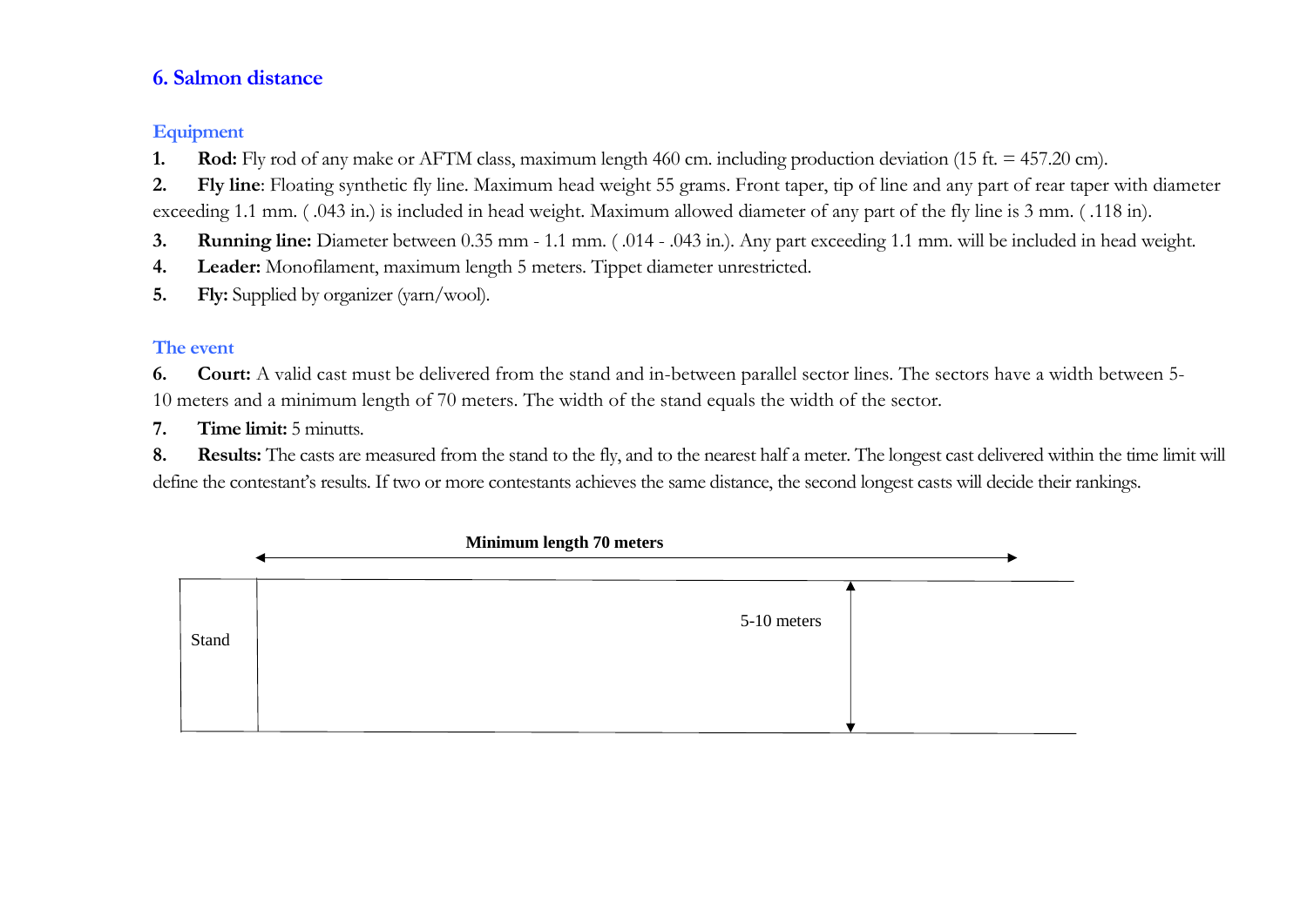# **7. Spey distance 15'1"**

#### **Equipment**

- **1. Rod:** Fly rod of any make or AFTM class, maximum length 460 cm. including production deviation (15 ft. 1 inches = 459.74 cm).
- **2. Fly line:** Floating synthetic fly line. Maximum allowed diameter of any part of the fly line is 3 mm. ( .118 in).
- **3. Running line:** Unrestricted
- **4. Leader**: Monofilament, maximum length 5 meters. Tippet diameter unrestricted.
- **5. Fly:** Supplied by organizer (yarn/wool)

## **The event**

**6. Court:** The stand is in front of a V-shaped sector with an angle of 40 degrees. The contestants stands in water with maximum depth of 2 feet. Starting a cast, the whole line must be placed outside of a sector line. Delivering the cast, the fly must land on the outside of the other sector line. The fly must anchor in front of the line formed by the front edge of the stand. The sector lines have a minimum length of 60 meters.

- **7. Required casts:** a) Line from right over left shoulder and b) line from left over right shoulder.
- **8. Time limit:** 6 minutes. No warm-up time.
- **9. Results:** The casts are measured from the stand to the fly, and to the nearest half a meter.

The sum of the longest cast for each of the two required type of casts within the time limit will define the contestants results.

If two or more contestants achieves the same result, the sum of the second longest casts on each side of the sector will decide their rankings.